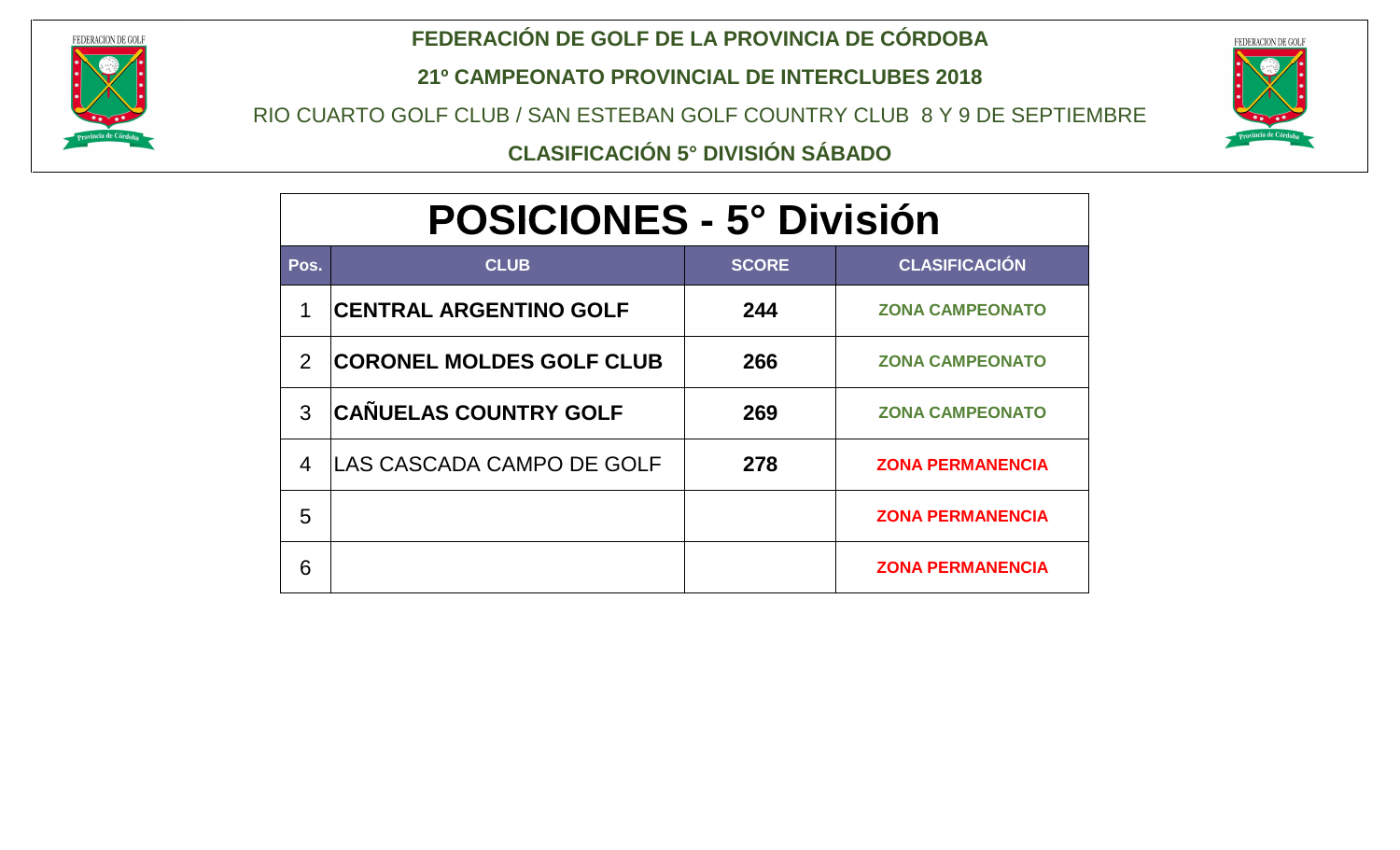## **CAÑUELAS COUNTRY GOLF**



| $N^{\circ}$    | HOYO<br><b>JUGADOR</b>         |                  | D.               |                  |                  |                  | 6.           |                         |                  |                         | <b>IDA</b>       | 10 <sup>°</sup>  | 11               | 12 <sup>2</sup> | 13.          |                         | 15                      | 16 <sup>1</sup> | 17                      | 18 <sup>2</sup>  | <b>VTA</b>      | <b>GROSS</b>     |
|----------------|--------------------------------|------------------|------------------|------------------|------------------|------------------|--------------|-------------------------|------------------|-------------------------|------------------|------------------|------------------|-----------------|--------------|-------------------------|-------------------------|-----------------|-------------------------|------------------|-----------------|------------------|
|                | PAR                            |                  |                  |                  |                  |                  | -3.          | 5 <sup>5</sup>          | 3                |                         | 35               |                  |                  |                 |              |                         |                         | -5              | -31                     | 5.               | 35 <sub>1</sub> | 70               |
|                | <b>ALEJANDRO CAGLIERIS</b>     | 5                | 5                | ь                | 4                | 4                | $\mathbf{3}$ | 4                       | $\mathbf{3}$     | 7                       | 40               | 4                | 4                | 5               | 3            | $\mathbf{3}$            | $\overline{\mathbf{3}}$ | 5               | $\mathbf{2}$            | $5\phantom{.0}$  | 34              | 74               |
| $\overline{2}$ | <b>ENRIQUE L. OMPRE</b>        | 4                | 5                | 5                | 4                | $6\phantom{1}6$  | 6            | 6                       | $\mathbf{3}$     | $\overline{\mathbf{5}}$ | 44               | $6\phantom{1}6$  | 4                | 5               | $\mathbf{3}$ | 4                       | 5                       | 5               | $\overline{\mathbf{z}}$ | $\boldsymbol{9}$ | 48              | 92               |
| $\mathbf{3}$   | <b>LUCAS G. WILLIAMS</b>       | $\bf{0}$         | $\bf{0}$         | $\bf{0}$         | $\bf{0}$         | $\boldsymbol{0}$ | $\bf{0}$     | $\bf{0}$                | $\boldsymbol{0}$ | $\bf{0}$                | $\bf{0}$         | $\boldsymbol{0}$ | $\boldsymbol{0}$ | $\bf{0}$        | $\bf{0}$     | $\boldsymbol{0}$        | $\bf{0}$                | $\bf{0}$        | $\bf{0}$                | 0                | $\bf{0}$        | $\boldsymbol{0}$ |
| $\overline{4}$ | <b>MIGUEL A. BENEDETTO</b>     | 11               | 11               | 6                | 5                | 8                | 7            | $\overline{7}$          | 5                | 14                      | 74               | 8                | $6 \,$           | 6               | 5            | $\overline{\mathbf{5}}$ | 8                       | 6               | $\mathbf{3}$            | 8                | 55              | 129              |
| 5              | <b>RODRIGO ECHEVARRIA</b>      | 5                | 8                | 6                | 5                | 6                | 5            | $\overline{\mathbf{7}}$ | 4                | 6                       | 52               | 4                | $5\overline{)}$  | 6               | 6            | $6\phantom{1}6$         | 5                       | $6\phantom{1}6$ | 4                       | $\boldsymbol{9}$ | 51              | 103              |
| 6              |                                | $\boldsymbol{0}$ | $\boldsymbol{0}$ | $\boldsymbol{0}$ | $\boldsymbol{0}$ | $\mathbf 0$      | $\bf{0}$     | $\bf{0}$                | $\boldsymbol{0}$ | $\boldsymbol{0}$        | $\boldsymbol{0}$ | $\bf{0}$         | $\boldsymbol{0}$ | $\bf{0}$        | $\bf{0}$     | $\boldsymbol{0}$        | $\bf{0}$                | $\bf{0}$        | $\bf{0}$                | $\bf{0}$         | $\bf{0}$        | $\boldsymbol{0}$ |
|                | SUMA DE LAS 4 MEJORES TARJETAS |                  |                  |                  |                  |                  |              |                         |                  |                         |                  |                  |                  |                 | 269          |                         |                         |                 |                         |                  |                 |                  |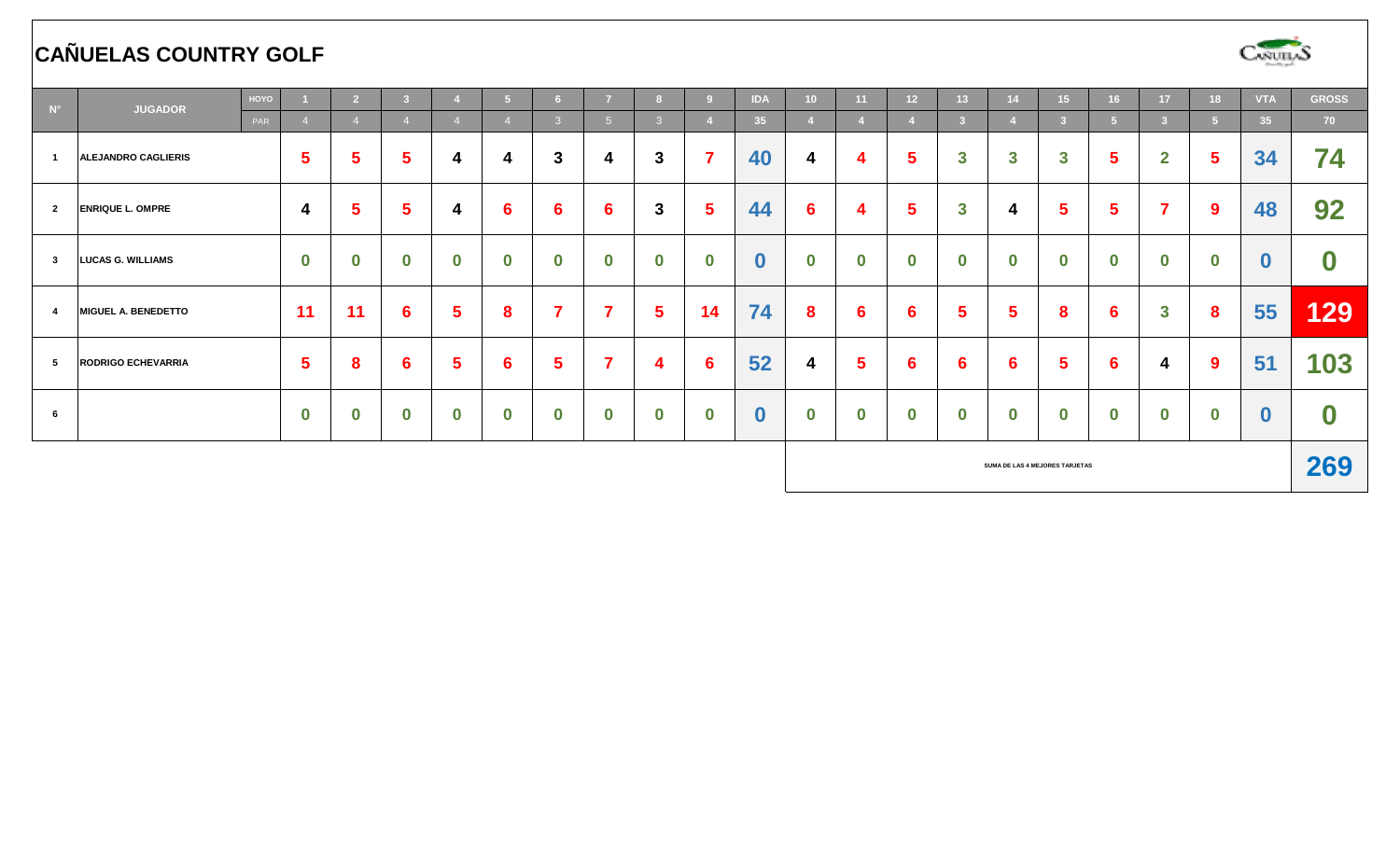#### **CORONEL MOLDES GOLF CLUB**



| $\mathbf{N}^\circ$ | HOYO<br><b>JUGADOR</b>     |  |                  |                  |                  |              |                  | ີດ              |                 |                  |          | <b>IDA</b>       | 10 <sup>°</sup>  | 11               | 12 <sup>2</sup>                | 13 <sup>°</sup> |          | 15           | 16               | 17 <sup>2</sup> | 18               | <b>VTA</b>      | <b>GROSS</b>     |
|--------------------|----------------------------|--|------------------|------------------|------------------|--------------|------------------|-----------------|-----------------|------------------|----------|------------------|------------------|------------------|--------------------------------|-----------------|----------|--------------|------------------|-----------------|------------------|-----------------|------------------|
|                    | PAR                        |  |                  |                  |                  |              |                  | $\overline{3}$  | 5 <sup>5</sup>  | 3.               |          | 35               |                  |                  |                                |                 |          |              | ы                | -3              |                  | 35 <sub>1</sub> | 70               |
| $\overline{1}$     | ALEJANDRO J. BERARDO       |  | 8                | 4                | 5                | $\mathbf{3}$ | $\overline{7}$   | 3               | $6\phantom{1}6$ | 4                | 6        | 46               | $6\phantom{1}$   | 4                | 4                              | $\mathbf{3}$    | 4        | $\mathbf{3}$ | $\overline{7}$   | $\mathbf{3}$    | 5                | 39              | 85               |
| $\overline{2}$     | <b>BRUNO S. ROSSETTO</b>   |  | $\boldsymbol{0}$ | $\boldsymbol{0}$ | $\bf{0}$         | $\bf{0}$     | $\boldsymbol{0}$ | $\bf{0}$        | $\bf{0}$        | $\boldsymbol{0}$ | $\bf{0}$ | $\boldsymbol{0}$ | $\mathbf 0$      | $\bf{0}$         | $\bf{0}$                       | $\bf{0}$        | $\bf{0}$ | $\bf{0}$     | $\boldsymbol{0}$ | $\bf{0}$        | $\boldsymbol{0}$ | $\bf{0}$        | $\boldsymbol{0}$ |
| $\mathbf{3}$       | <b>CRISTIAN D. RIVERO</b>  |  | 5                | 4                | 8                | 5            | 5                | $5\phantom{.0}$ | ⇁               | $\mathbf{3}$     | 8        | 50               | 4                | 4                | 5                              | 5               | 4        | 5            | 6                | $\mathbf{3}$    | 8                | 44              | 94               |
| $\overline{4}$     | <b>GERMAN O. DOMINGUEZ</b> |  | 5                | 5                | Ð                | 5            | $6\phantom{1}6$  | 5               | 5               | $\overline{2}$   | 8        | 46               | $6\phantom{1}$   | $5\phantom{.0}$  | 4                              | $\mathbf{3}$    | 5        | $\mathbf{3}$ | $\boldsymbol{9}$ | $\mathbf{3}$    | 14               | 52              | 98               |
| $5^{\circ}$        | JUAN JOSE BUENO            |  | 8                | 5                | 4                | 4            | $5\phantom{1}$   | 3               | 4               | $6\phantom{1}6$  |          | 46               | $5\phantom{.0}$  | 4                | 5                              | 4               | 5        | $\mathbf{3}$ | 6                | $\mathbf{3}$    | 6                | 41              | 87               |
| 6                  |                            |  | $\bf{0}$         | $\bf{0}$         | $\boldsymbol{0}$ | $\bf{0}$     | $\boldsymbol{0}$ | $\bf{0}$        | $\mathbf 0$     | $\boldsymbol{0}$ | $\bf{0}$ | $\boldsymbol{0}$ | $\boldsymbol{0}$ | $\boldsymbol{0}$ | $\bf{0}$                       | $\bf{0}$        | $\bf{0}$ | $\bf{0}$     | $\boldsymbol{0}$ | $\bf{0}$        | $\bf{0}$         |                 | $\mathbf 0$      |
|                    |                            |  |                  |                  |                  |              |                  |                 |                 |                  |          |                  |                  |                  | SUMA DE LAS 4 MEJORES TARJETAS |                 |          |              |                  |                 | 266              |                 |                  |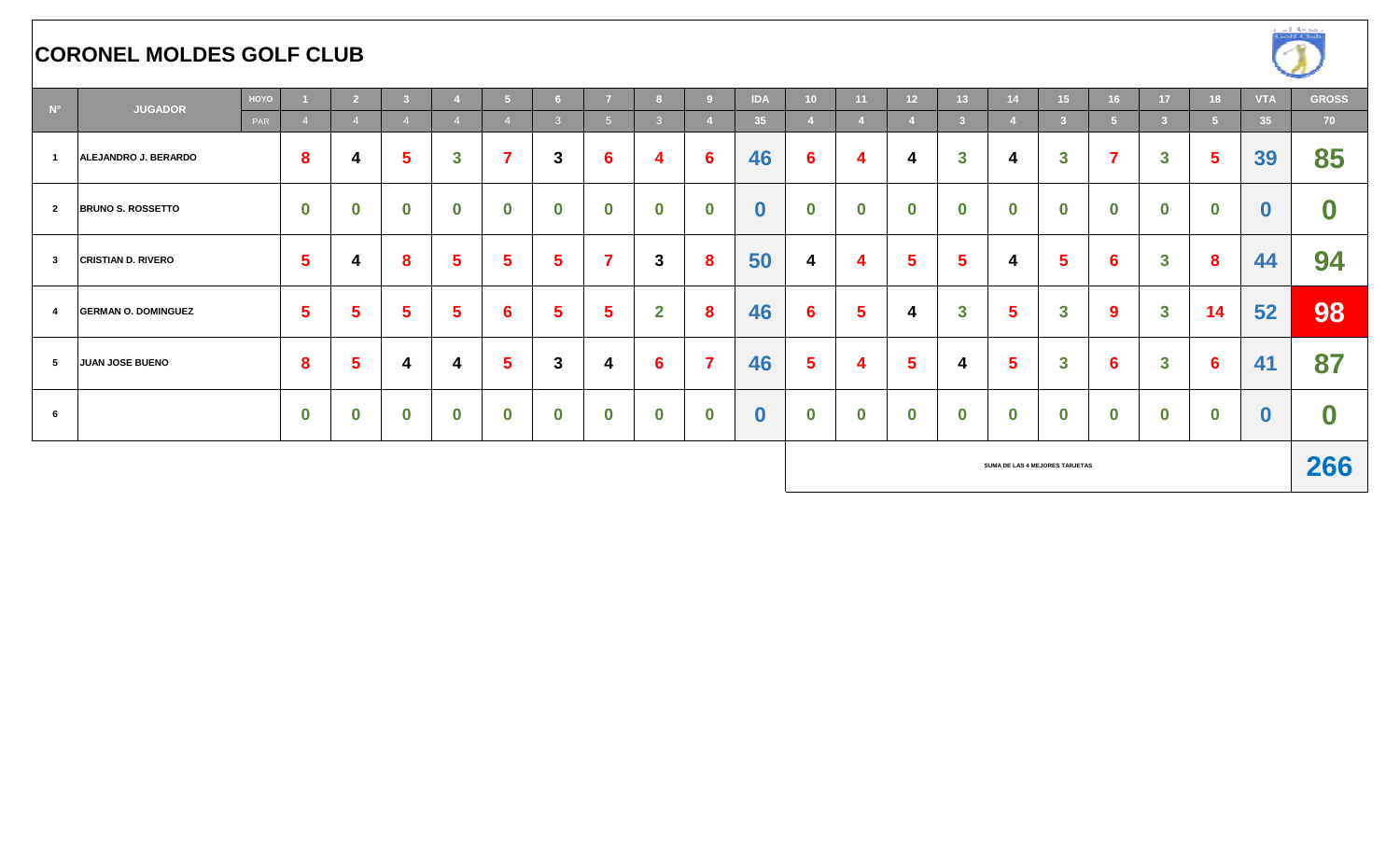#### **CENTRAL ARGENTINO GOLF**



| $N^{\circ}$    | <b>JUGADOR</b>         | HOYO |                | -2 |          |                         | ю                | 6.               | $\overline{7}$   |               |                         | <b>IDA</b>       | 10 <sup>°</sup>  | -11              | 12 <sup>2</sup> | 13 <sup>1</sup>                |                         | 15 <sub>1</sub> | 16                      | 17 <sup>2</sup>         | 18       | <b>VTA</b>      | <b>GROSS</b>     |
|----------------|------------------------|------|----------------|----|----------|-------------------------|------------------|------------------|------------------|---------------|-------------------------|------------------|------------------|------------------|-----------------|--------------------------------|-------------------------|-----------------|-------------------------|-------------------------|----------|-----------------|------------------|
|                | PAR                    |      |                |    |          |                         |                  | $\mathbf{3}$     | $-5$             | $\mathcal{R}$ |                         | 35               |                  |                  |                 | -2.                            |                         |                 | -5                      | $\overline{\mathbf{3}}$ | 5.       | 35 <sub>1</sub> | 70               |
| $\overline{1}$ | <b>DANIEL PENA</b>     |      | 4              | 6  | b.       | 4                       | $5\phantom{a}$   | 3                | $5\phantom{1}$   | 4             |                         | 43               | 4                | 6                | $5\phantom{1}$  | 4                              | 4                       | $\mathbf{3}$    | $\overline{\mathbf{5}}$ | 5                       | 7        | 43              | 86               |
| $\overline{2}$ | <b>HERNAN FUNES</b>    |      | 8              | 6  | b.       | 5                       | $5\phantom{a}$   | 4                | $6\phantom{1}6$  | $\mathbf{3}$  | Ð.                      | 47               | $5\phantom{.0}$  | $5\phantom{.0}$  | 5               | 4                              | $\overline{\mathbf{5}}$ | 4               | $5\phantom{a}$          | 4                       | 7        | 44              | 91               |
| $\mathbf{3}$   | <b>LEONARDO GARCIA</b> |      | 4              | 4  | 5        | 4                       | $5\phantom{a}$   | 3                | $5\phantom{1}$   | 4             | 5                       | 39               | 4                | 6                | 5               | $\mathbf{3}$                   | 4                       | $\mathbf{2}$    | $5\phantom{a}$          | 4                       | 6        | 39              | 78               |
| $\overline{4}$ | <b>MARTIN E. RAFFO</b> |      | $5\phantom{1}$ | 4  | 5        | $\overline{\mathbf{3}}$ | $5\phantom{1}$   | 3                | 4                | $\mathbf{3}$  | $\overline{\mathbf{5}}$ | 37               | $6\phantom{1}6$  | $5\phantom{.0}$  | 5               | $\mathbf{3}$                   | 4                       | 6               | $\overline{\mathbf{5}}$ | 4                       | 5        | 43              | 80               |
| 5              | <b>FEDERICO MARIN</b>  |      | $\mathbf 0$    | 0  | $\bf{0}$ | $\mathbf 0$             | $\boldsymbol{0}$ | $\boldsymbol{0}$ | $\boldsymbol{0}$ | $\bf{0}$      | $\bf{0}$                | $\bf{0}$         | $\boldsymbol{0}$ | $\boldsymbol{0}$ | $\bf{0}$        | $\bf{0}$                       | $\bf{0}$                | $\bf{0}$        | $\boldsymbol{0}$        | $\bf{0}$                | $\bf{0}$ | $\bf{0}$        | $\boldsymbol{0}$ |
| 6              |                        |      | $\bf{0}$       | 0  | $\bf{0}$ | $\boldsymbol{0}$        | $\mathbf 0$      | $\bf{0}$         | $\boldsymbol{0}$ | $\bf{0}$      | $\bf{0}$                | $\boldsymbol{0}$ | $\mathbf 0$      | $\bf{0}$         | $\mathbf 0$     | $\bf{0}$                       | $\bf{0}$                | $\bf{0}$        | $\bf{0}$                | $\bf{0}$                | $\bf{0}$ | $\bf{0}$        | $\boldsymbol{0}$ |
|                |                        |      |                |    |          |                         |                  |                  |                  |               |                         |                  |                  |                  |                 | SUMA DE LAS 4 MEJORES TARJETAS |                         |                 |                         |                         |          | 244             |                  |